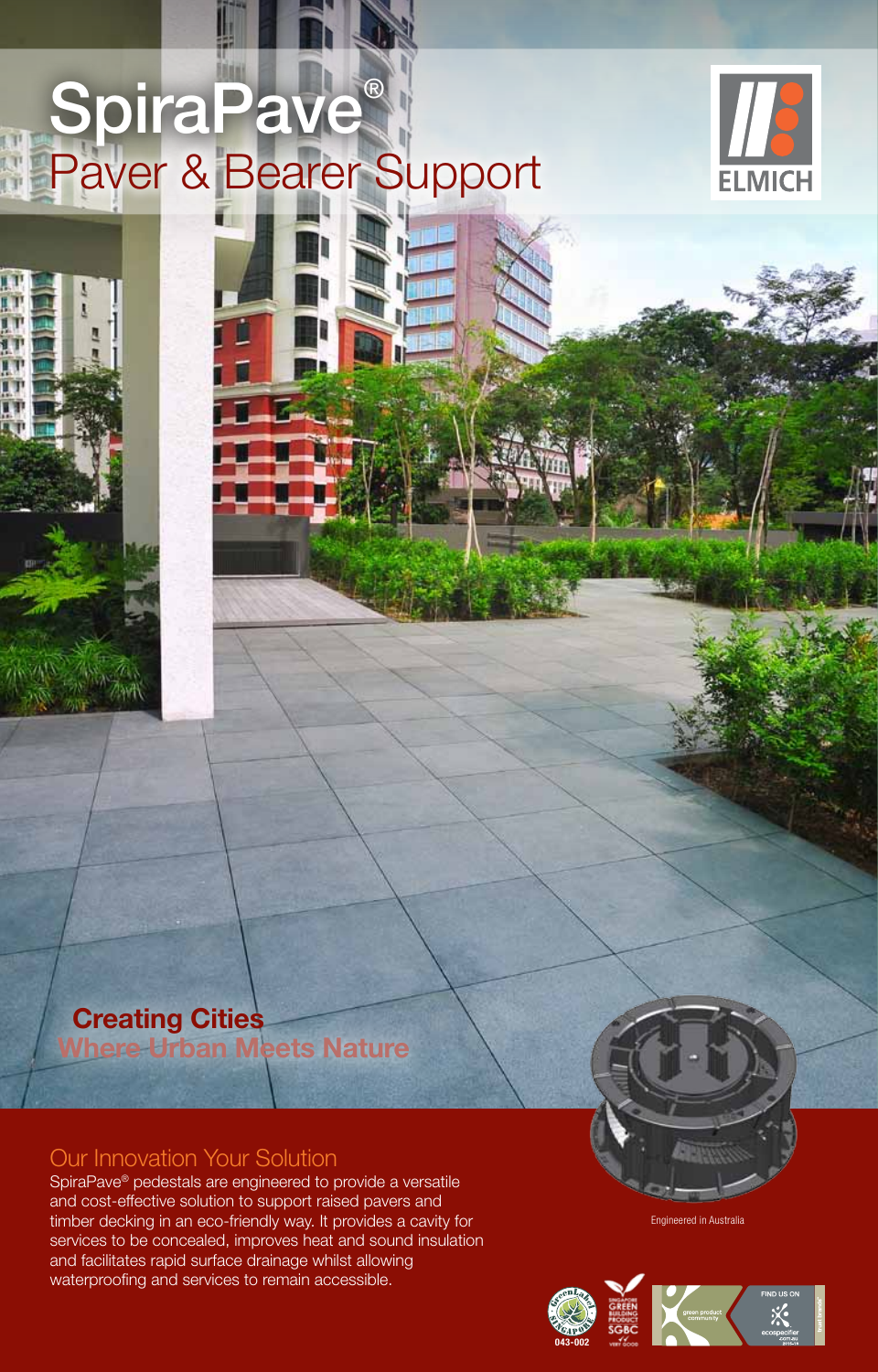## Technical Specifications

| <b>Material</b>                                 | Recycled Polypropylene                |
|-------------------------------------------------|---------------------------------------|
| Height Range <sup>1</sup>                       | 12mm to 119mm                         |
| Ultimate Compressive Strength                   | 20kN                                  |
| <b>Base Diameter</b>                            | 154mm                                 |
|                                                 | 172mm (with Slope Corrector)          |
| <b>Spacer Tab Height</b>                        | $15/25$ mm                            |
| <b>Spacer Tab Thickness</b>                     | 2/3/4/5/6/10mm (gap between pavers)   |
| <b>Marginal Adjustments</b>                     | 1mm                                   |
| <b>Bearer Holder</b>                            | 35mm to 80mm (bearer width)           |
| <b>Biological / Chemical</b>                    | Unaffected by moulds and algae        |
| Resistance                                      | Good resistance to alkali and bitumen |
| <sup>1</sup> varies with different combinations |                                       |

*1 varies with different combinations*

#### Accessories







Slope Corrector



Base Plate Mini Load Plate



2, 3, 4, 5, 6,10mm

Variable Angle



## SpiraPave® Height Chart



*SpiraPave® is part of our Paver & Bearer Support range of adjustable Elmich pedestals (4mm - 1024mm)*



*A security hologram has been applied on all our products to ensure that the end-user receives the best quality and original Elmich product.*

## Distributed by:

Note: The information provided in this brochure is based on current knowledge and experience and does not infer any legally binding assurance or warranty, expressed or implied. Intending purchasers should verify whether any changes to specifications or applications or otherwise have been made since the issue of this literature. Environmentally-friendly recycled materials are used in product manufacture wherever possible. Physical product properties including colour may differ due to source of raw materials used. Colour may also fade due to UV exposure. All components of the product are designed for specific application, design calculations and any variation and/or deviation therefrom shall be the responsibility of the specifier and/or user.



## **ELMICH PTE LTD** www.elmich.com

Singapore: (+65) 6356 2800 info@elmich.com Singapore | Australia | Germany | Switzerland | United States







© Elmich Pte Ltd SP/001-V2-1115SG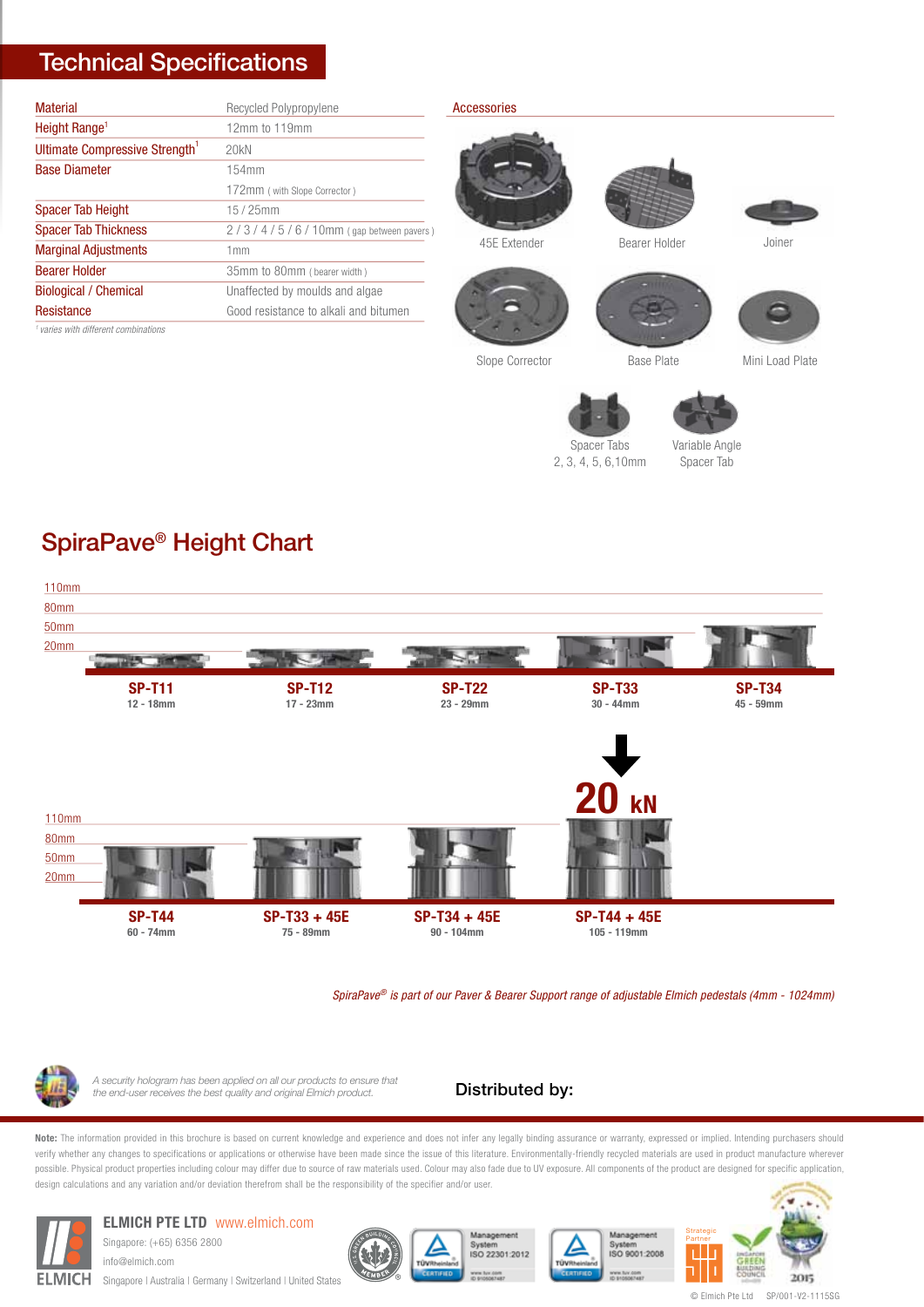# SpiraPave®

SpiraPave® pedestal is based on a unique 'step' design for supporting raised pavers and timber decking. It creates a cavity to conceal services, improves heat and sound insulation, facilitates rapid surface drainage and allows easy access to waterproofing and services. It also reduces efflorescence and algae growth and reduces paving installation costs.

## About SpiraPave®

SpiraPave® is a height and slope-adjustable pedestal engineered to support pavers and decking to reduce material, construction and lifecycle costs.

Height range of SpiraPave® is 12mm to 74mm, in 1mm increments. Additonal height of 45mm is obtained with the use of a SP-45E extender.

SpiraPave® is used in areas such as balconies, swimming pool surrounds and courtyards.

Accessories include top/bottom slope-correctors, spacer tabs, height extender, base plate and bearer holders.

## Advantages

- 
- 
- 



*SpiraPave® providing support for pavers*



*SpiraPave® providing support for timber decking*



- Low minimum height of 12mm  **Easy to install, cost effective and lightweight** 
	- **Precise 1mm height adjustment** Made from 100% recycled materials
- Top and/or bottom slope correctors Supports Green Building certification

## Construction Benefits

Low minimum height is ideal for installations where other height-adjustable pedestals are generally too high to be used.

Eliminates need for bedding sand or cement screed, reducing the load burden on building structures. It also reduces installation time and costs.

Joint sealants and/or grouting is rendered unnecessary and expansion and contraction of pavers do not result in unsightly cracks.

SpiraPave® may be used with VersiPave® or VersiJack® pedestals, as an accessory for additional height adjustments.

## High Compressive Strength

SpiraPave® with Extenders up to 119mm has a compressive strength of ≥ **20kN**.

## Supports Green Building Certification

SpiraPave® is manufactured from recycled materials which meet European Union RoHS requirements.

*"Engineered to reduce material, construction and lifecycle costs."*